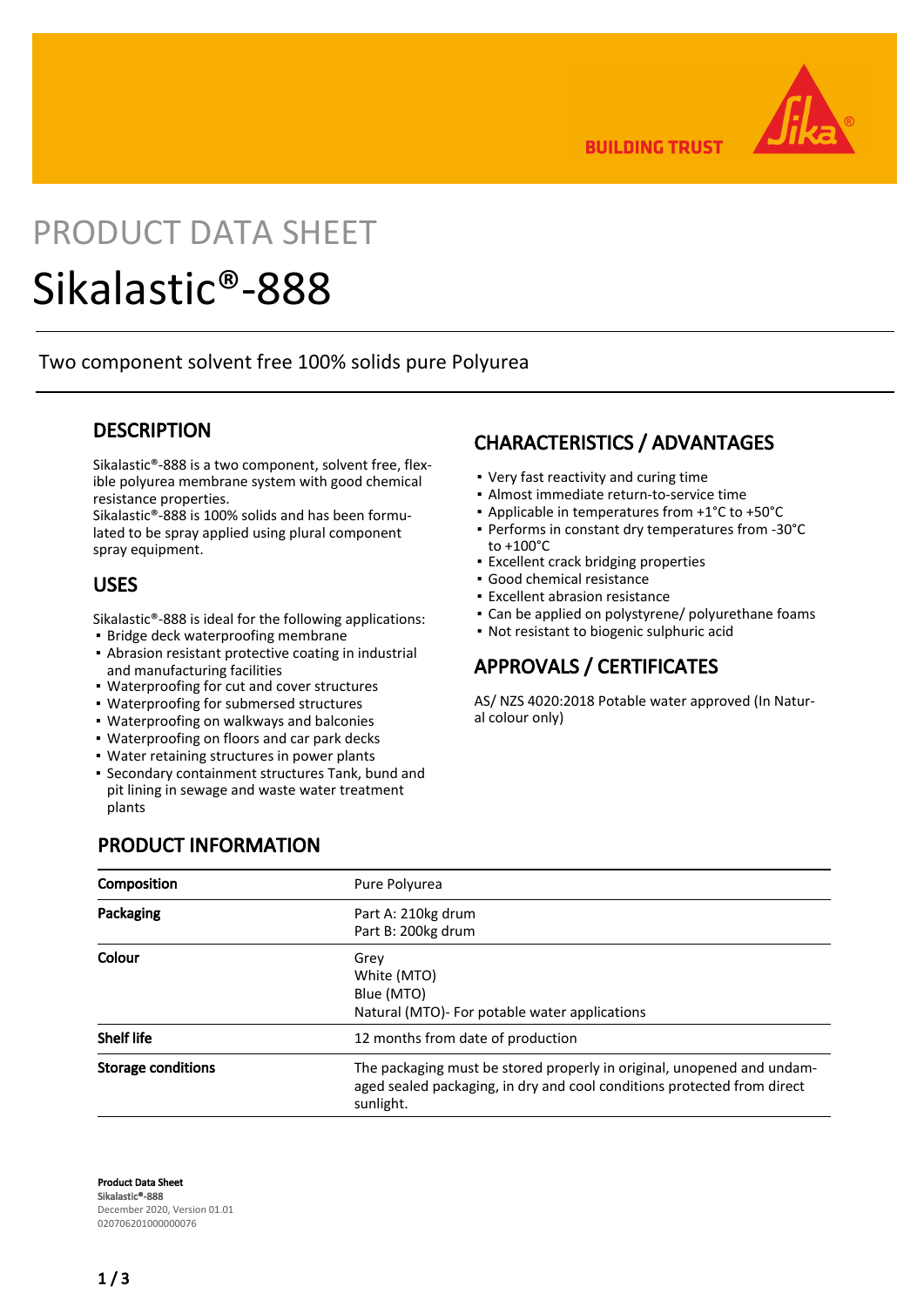| <b>Density</b>          | Part A: 1.13kg @ 40°C<br>Part B: 1.0kg @ 40°C        |  |  |
|-------------------------|------------------------------------------------------|--|--|
| <b>Viscosity</b>        | Part A: 180 (cps @ 40°C)<br>Part B: 150 (cps @ 40°C) |  |  |
| <b>Shore A hardness</b> | 95 (AS1683.15)                                       |  |  |
| <b>Shore D Hardness</b> | $45 \approx 50$ (AS1683.15)                          |  |  |
| Tensile strength        | 17.0MPa (AS1683.11)                                  |  |  |
| Tear strength           | 75 kN/m (AS1683.12- Angle tear strength)             |  |  |
| Service temperature     | $-30^{\circ}$ C to $+100^{\circ}$ C                  |  |  |

#### **SYSTEMS**

| System structure             | <b>CONCRETE SUBSTRATE APPLICATIONS:</b>                                                                                                                                                                                                                                                                                                                                                                                                              |                                     |                                                  |  |  |
|------------------------------|------------------------------------------------------------------------------------------------------------------------------------------------------------------------------------------------------------------------------------------------------------------------------------------------------------------------------------------------------------------------------------------------------------------------------------------------------|-------------------------------------|--------------------------------------------------|--|--|
|                              | <b>Coating System</b>                                                                                                                                                                                                                                                                                                                                                                                                                                | Product                             | Consumption                                      |  |  |
|                              | <b>Primer Coat</b>                                                                                                                                                                                                                                                                                                                                                                                                                                   | Sikafloor 94/Sikafloor              | $\overline{0.2}$ - 0.4kg/m <sup>2</sup> (depend- |  |  |
|                              |                                                                                                                                                                                                                                                                                                                                                                                                                                                      | 160 (epoxy primer)                  | ing on substrate poros-                          |  |  |
|                              |                                                                                                                                                                                                                                                                                                                                                                                                                                                      |                                     | ity)                                             |  |  |
|                              | <b>Primer Broadcast</b>                                                                                                                                                                                                                                                                                                                                                                                                                              | 0.3-0.8mm kiln dried<br>quartz sand | $1.0 - 1.5$ kg/m <sup>2</sup>                    |  |  |
|                              | Membrane Coat                                                                                                                                                                                                                                                                                                                                                                                                                                        | Sikalastic 888                      | approx.<br>$1.033$ kg/m <sup>2</sup> /mm         |  |  |
|                              | • Sikafloor 94 must be used as the primer for potable water applications.<br>• If Sikafloor 94/160 is being overcoated with Sikalastic®-888 within 24<br>hours of application, sand broadcasting is not required.<br>. Please note for substrates containing moisture (up to 6%) we suggest<br>substituting primer for Sikatite moisture seal 2K.<br>• For adhesion to other substrates than concrete please contact Sika Tech-<br>nical for advice. |                                     |                                                  |  |  |
| <b>Mixing ratio</b>          | Part A : Part B= 1:1 volume                                                                                                                                                                                                                                                                                                                                                                                                                          |                                     |                                                  |  |  |
| Consumption                  | approx. $1.033$ kg/m <sup>2</sup> /mm                                                                                                                                                                                                                                                                                                                                                                                                                |                                     |                                                  |  |  |
| Layer thickness              | > 2 mm (Crucial System)<br>≥ 1.5 mm (Standard System)                                                                                                                                                                                                                                                                                                                                                                                                |                                     |                                                  |  |  |
| Ambient air temperature      | $-20^{\circ}$ C ~ +50 $^{\circ}$ C                                                                                                                                                                                                                                                                                                                                                                                                                   |                                     |                                                  |  |  |
| <b>Relative air humidity</b> | $< 85\%$                                                                                                                                                                                                                                                                                                                                                                                                                                             |                                     |                                                  |  |  |
| Substrate temperature        | +1°C ~ +50°C                                                                                                                                                                                                                                                                                                                                                                                                                                         |                                     |                                                  |  |  |
|                              | $\geq$ 3°C above dew point, beware of condensation                                                                                                                                                                                                                                                                                                                                                                                                   |                                     |                                                  |  |  |
| <b>Curing time</b>           | 24 hours @ +20°C                                                                                                                                                                                                                                                                                                                                                                                                                                     |                                     |                                                  |  |  |
| Drying time                  | <5 seconds (Gel time)                                                                                                                                                                                                                                                                                                                                                                                                                                |                                     |                                                  |  |  |
| Waiting time to overcoating  | 1 to 2min @ +20°C                                                                                                                                                                                                                                                                                                                                                                                                                                    |                                     |                                                  |  |  |

## BASIS OF PRODUCT DATA

All technical data stated in this Product Data Sheet are based on laboratory tests. Actual measured data may vary due to circumstances beyond our control.

## IMPORTANT CONSIDERATIONS

- This product may only be used by experienced pro-▪ fessionals.
- **For spray application the use of protective health** and safety equipment is mandatory.
- The maximum layer thickness per application pass shall not exceed 4mm, for the build-up of higher thicknesses several passes have to be applied.
- UV light exposure will lead to yellowing and chalking, Sikalastic 888 is not UV stable.

**BUILDING TRUST** 

Product Data Sheet Sikalastic®-888 December 2020, Version 01.01 020706201000000076